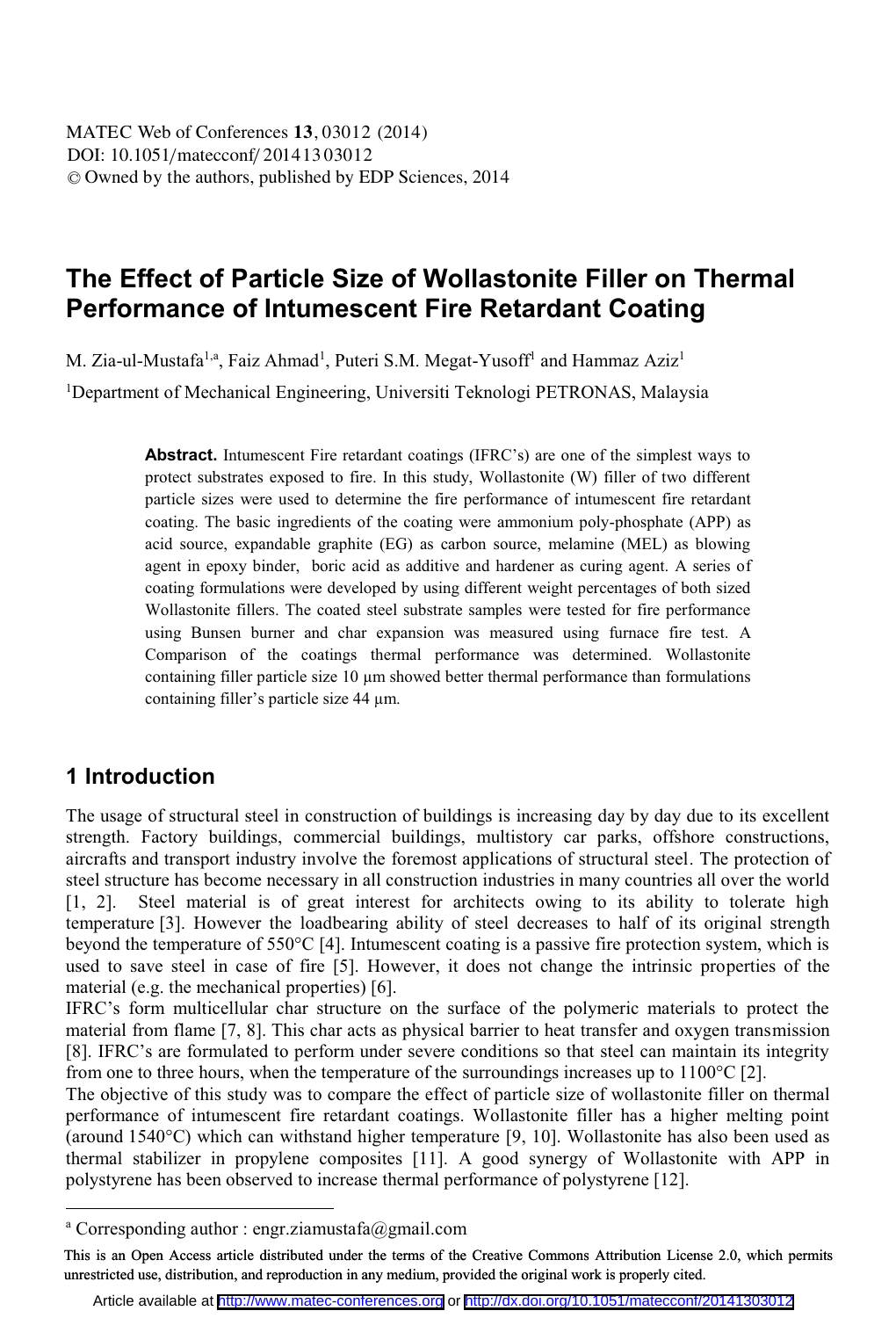## **2 Materials and Method**

Ammonium Poly Phosphate (APP) was purchased from Clariant (Malaysia) Sdn Bhd. Bisphenol A epoxy resin BE-I88 (BPA) was used as a binder with Hardener H-2310 polyamide amine was purchased from Mc-Growth chemical Sdn. Bhd. Malaysia. Melamine (Mel) was used as blowing agent and Boric Acid (BA) was used as an additive purchased from Sigma-Aldrich (Malaysia) Sdn Bhd. EG was used as carbonaceous source. Wollastonite was bought from Hebei Yunsong Trade Co., Ltd. China. Filler particle size of 10  $\mu$ m and 44  $\mu$ m were used to make formulation showed in table 1 individually.

#### **2.1Sample Preparation**

Cleaning of steel surface provides good adhesion of the coating with the surface. Steel surface was sand blasted to remove unwanted dust materials from the surface. Sand blasting also provides necessary surface roughness by creating crests and troughs in the surface. Surface roughness provides good adhesion between the coating material and the substrate.

| N <sub>0</sub>   | EG  | <b>APP</b> | Mel  | <b>Boric Acid</b> | <b>Epoxy</b> | Hardener | <b>Filler</b>  |
|------------------|-----|------------|------|-------------------|--------------|----------|----------------|
| <b>IFR</b>       | 5.8 | 11.76      | 5.76 | 11.5              | 43.42        | 21.71    | $\bf{0}$       |
| IFR1             | 5.8 | 11.76      | 5.76 | 11.5              | 42.76        | 21.38    | $\mathbf{1}$   |
| IFR <sub>2</sub> | 5.8 | 11.76      | 5.76 | 11.5              | 42.1         | 21       | $\overline{2}$ |
| IFR3             | 5.8 | 11.76      | 5.76 | 11.5              | 41.42        | 20.71    | $\mathfrak{Z}$ |
| IFR4             | 5.8 | 11.76      | 5.76 | 11.5              | 40.76        | 20.38    | $\overline{4}$ |
| IFR5             | 5.8 | 11.76      | 5.76 | 11.5              | 40.16        | 20.09    | 5              |

**Table 1** Compositions of Formulations [wt. %]

#### **2.2Coating development and application**

Accurately measured amounts of coatings ingredients were mixed using shear mixer at 20rpm on room temperature. All solid ingredients were mixed with epoxy for 20mins and in last 10mins, hardener was added in mixture. Coating was applied on steel plates using conventional brush coating technique. The applied coating was allowed to cure for two days.

## **3 Results and Discussion**

#### **3.1Bunsen burner Fire Test**

To measure the thermal performance of Intumescent Fire retardant coatings (IFRC's) on laboratory scale Bunsen burner fire test was conducted according to UL-94 standards. 60mins fire test was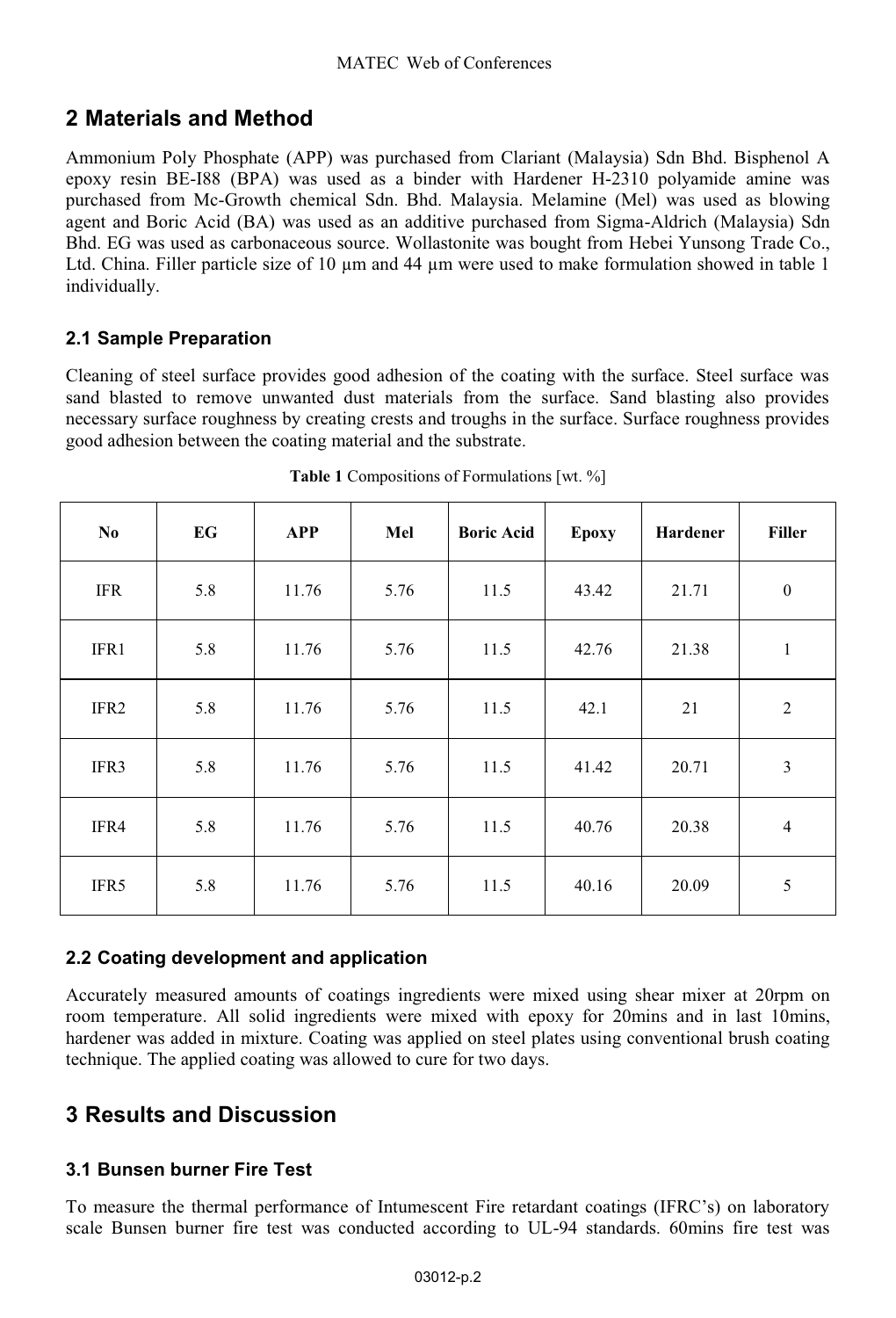performed and substrate backside temperature was recorded after every min using Anarittsu Data logger, Input Channel 6 Model AM-8000K. Formulations IFR5 and IFR4 containing wollastonite filler particle size 44 µm gave substrate temperature 153ºC and 174 ºC respectively after 60mins fire test. While the formulations IFR2 and IFR3 containing wollastonite particle size  $10 \mu m$  showed substrate backside temperature of 138ºC and 121ºC respectively.

#### **3.2Expansion of Char**

To examine the physical properties of char such as char expansion and char structure after fire test, the IFRC's were burned in finance to develop char in a Carbolite Furnace. IFR4 containing filler particle size 44  $\mu$ m showed expansion 4.9 times and IFR5 gave 5 times expansion than original thickness. But IFRC's IFR4 containing filler particle size 10 µm showed expansion of 5 times and 5wt% showed expansion of 6.2 times of the original thickness. So smaller filler particle size showed more char expansion compared to larger particle size in IFRC's.

#### **3.3Field Emission Scanning Electron Microscopy (FESEM)**

FESEM results at higher magnification honey comb like structure observed. Figure1 (c) IFR5 for  $10\mu$ m particle size showed average pore size 7.7  $\mu$ m and Figure1(a) IFR5 for 44um particle size showed average pore size of 11.5 µm, which resulted smaller particle size develop smaller pore size and fewer gases are escaped from char and increasing expansion of char and provide barrier of heat from source to substrate. These small pores help to entrap incombustible gases during fire, increasing the thermal performance of the char.



**Figure1.** FESEM images for IFRC's for (a) IFR4 filler particle size 44 µm (b) formulation IFR5 filler particle size 44  $\mu$ m (c) IFR4 filler particle size 10  $\mu$ m (d) IFR5 particle size 10  $\mu$ m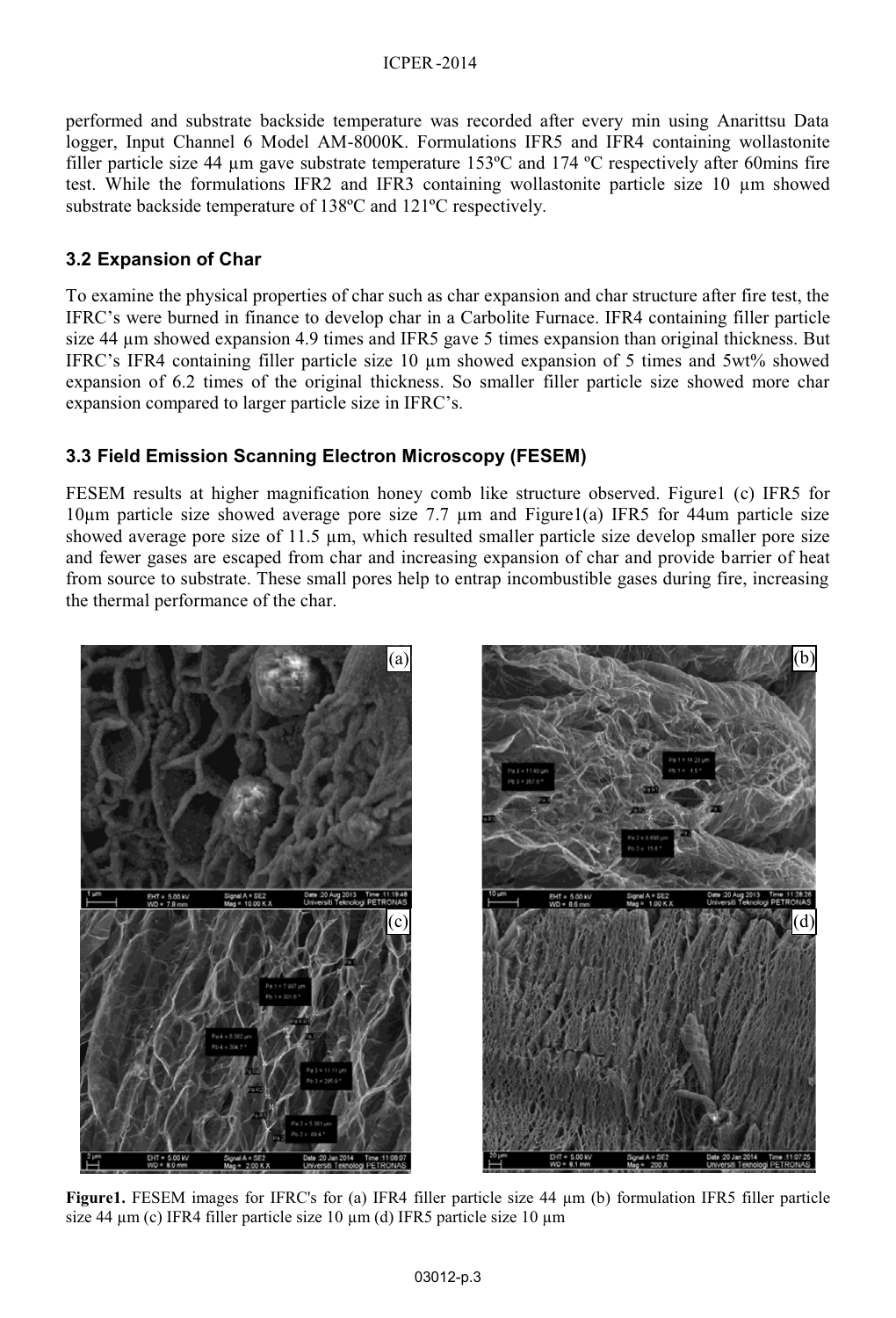#### **3.4EDX Analysis**

EDX analysis was performed to determine the presence of element in char. EDX images are shown in Figure2.



**Figure2.** EDX images for formulations (a) IFR4 of particle size 44 µm (b) Wollastonite filler

#### **3.5XRD**

Char left behind after furnace test is subjected to XRD analysis. XRD determines composition of the char. Measurements are done on a diffractometer Bruker AXS D8 Advance using Cu K $\alpha$  radiation and a nickel filter (k = 0.150595 nm) in the range  $(10^{\circ} < 20 < 90^{\circ})$ . All peak values were allotted according to JCPDS card. Elements with large quantity present in the sample shows prominent peaks. The peak at 3.61753 showed boron phosphate. Peak at 3.34045 was allocated to calcium borate phosphate. In Figure3(b) peak 3.35948 was allotted to graphite. Graphite was present in large amount in residue because of EG. XRD results showed boric acid, melamine APP, O2 and Wollastonite on reacted with each other and developed the char. Boric acid in the char is transformed into boron oxide and boron oxide reacted with APP and final product boron phosphate was formed and stability of boron has been reported very much even at 1200ºC [11].



**Figure3.** XRD images for formulation (a) IFR5 of filler particle size 10 µm (b) IFR5 of filler particle size 44 µm